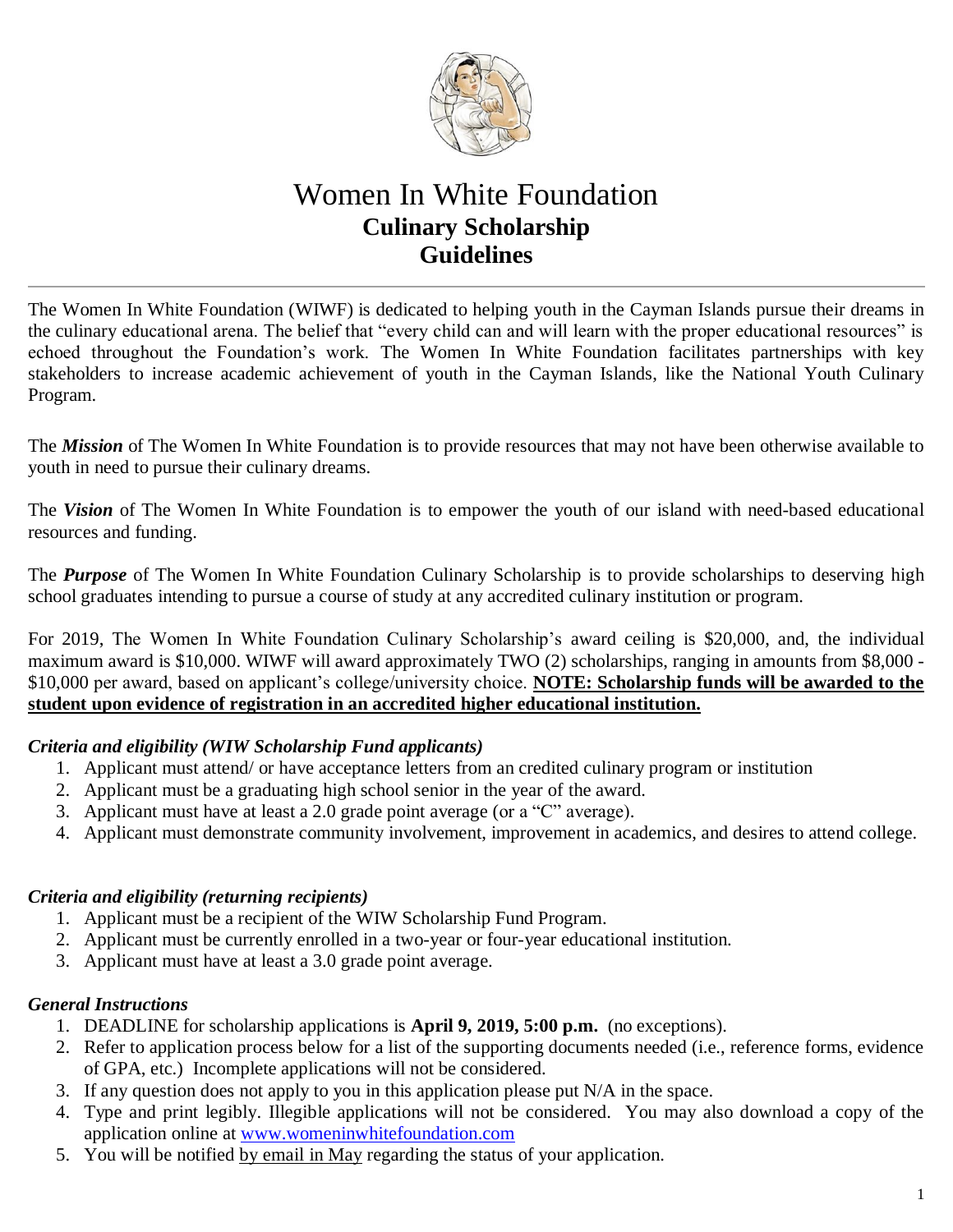6. If you have any questions about the application, please email the Foundation Office at [\(info@womeninwhitefoundation.com\)](mailto:info@womeninwhitefoundation.com).

### *Application Process:*

Applicant must submit the following items:

- 1. Completed application form (if handwritten, please print legibly)
- 2. Letter of application addressed to the Scholarship Committee. The letter should contain a brief explanation about yourself and your college plans (college/university, intended major, and anticipated start date). Letter should not exceed one (1) page.
- 3. Two (2) letters of recommendations from choice of high school teachers, administrators, counselors, employers, or individual with significant knowledge of applicant's experience and involvement.
- 4. An official and recent high school transcript with cumulative grade point average and a class standing/rank.
- 5. Personal Essay. Essay must be at least 1-2 typed pages, double-spaced, 12 pt / Time New Roman font. Essay shall contain no grammatical errors.

### *Application Renewal Process:*

Applicant must submit the following items:

- 1. Completed application form (if handwritten, please print legibly)
- 2. Letter of application addressed to the Scholarship Committee. The letter should contain a brief explanation about yourself and your college plans (college/university, intended major, and anticipated start date). Letter should not exceed one (1) page.
- 3. Two (2) letters of recommendations from choice of college instructors, advisors, counselors, employers, or individual with significant knowledge of applicant's experience and involvement.
- 4. An official and recent college transcript with cumulative grade point average.
- 5. Personal Essay. Essay must be at least 1-2 typed pages, double-spaced, 12 pt / Time New Roman font. Essay shall contain no grammatical errors.

#### **How has attending college impacted your life?**

*Deadline* for the application is **April 9, 2019, 5:00 p.m.** Applications postmarked after this date will not be considered.

Please mail OR submit application in person to:

#### **Women In White Foundation Culinary Scholarship**

ATTN: Scholarship Committee P.O. Box 1499 KY-1504 Grand Cayman Cayman Islands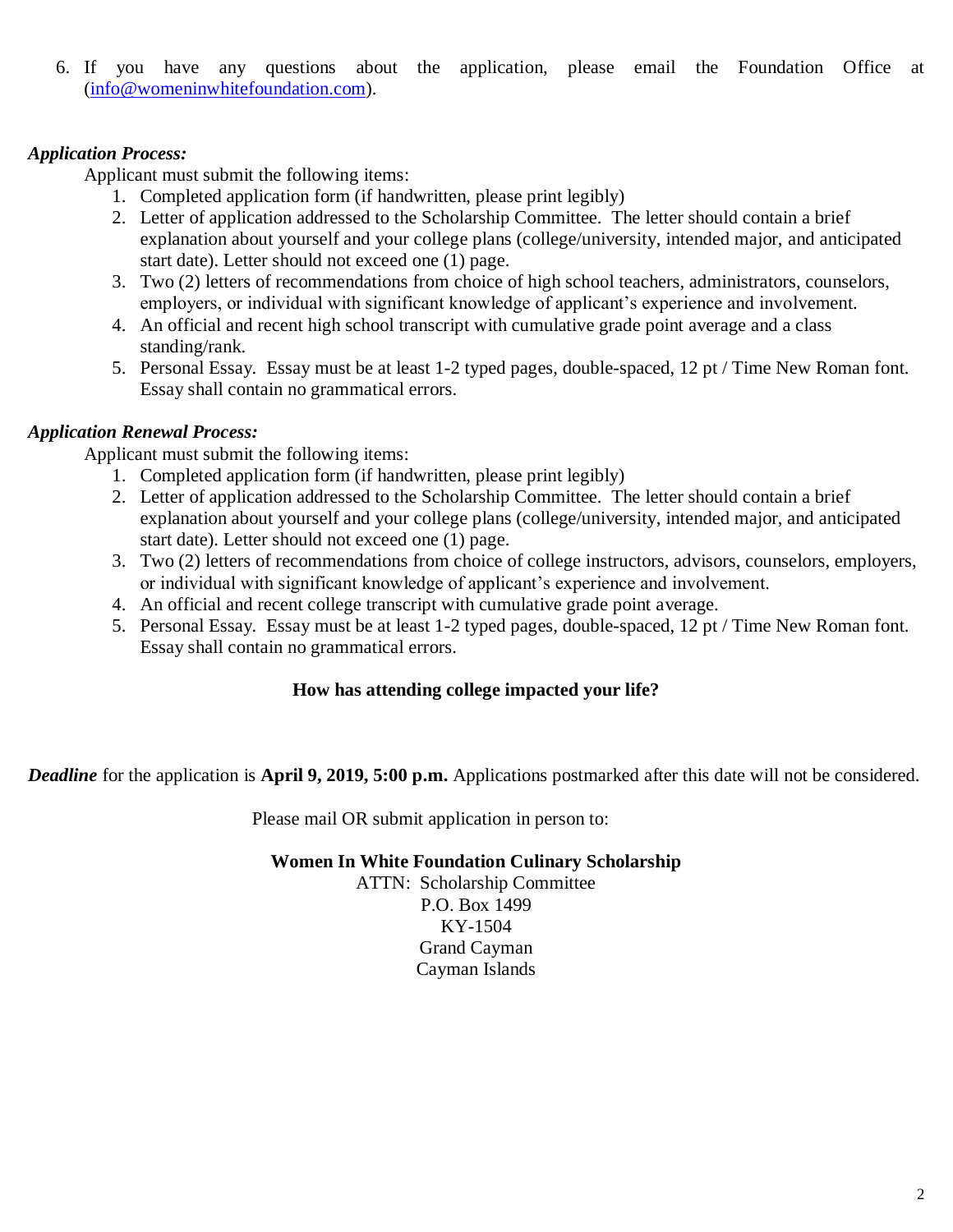# Women In White Foundation Culinary Scholarship

## Scholarship Fund Program

Application 2019

|     |                                                                                                                                                                    | Please check all that apply.<br>New Recipient<br><b>Returning Recipient</b><br>Date of Application: |  |  |  |
|-----|--------------------------------------------------------------------------------------------------------------------------------------------------------------------|-----------------------------------------------------------------------------------------------------|--|--|--|
|     | Please type or print your answers. If application is illegible it will be returned to you.                                                                         |                                                                                                     |  |  |  |
| 1.  | Last Name:<br>First Name:                                                                                                                                          |                                                                                                     |  |  |  |
| 2.  | Mailing Address:                                                                                                                                                   |                                                                                                     |  |  |  |
|     | KY-<br>City: Island:                                                                                                                                               |                                                                                                     |  |  |  |
| 3.  | Daytime Telephone Number: ( )                                                                                                                                      |                                                                                                     |  |  |  |
| 4.  | Date of Birth: Month<br>Day and the Day and the United States of the United States and the United States of the United States and the U<br>Year                    |                                                                                                     |  |  |  |
| 5.  | Are you related to any of WIWF Board of Directors? (Please circle)<br>Yes                                                                                          | No                                                                                                  |  |  |  |
| 6.  | Current High School or University:                                                                                                                                 | Number of years<br>attended:                                                                        |  |  |  |
| 7.  |                                                                                                                                                                    |                                                                                                     |  |  |  |
|     | Proof of acceptance or current student enrollment from the above school is required prior to funds being released to the college or university.                    |                                                                                                     |  |  |  |
| 8.  | I will be entering the above-mentioned school as a: (Circle one)                                                                                                   |                                                                                                     |  |  |  |
|     | Sophomore<br>Freshman                                                                                                                                              |                                                                                                     |  |  |  |
| 9.  | Grade Point Average (GPA):<br>(On a 4.0 scale)                                                                                                                     |                                                                                                     |  |  |  |
|     | Attach proof of GPA. Your most recent official school transcript required.                                                                                         |                                                                                                     |  |  |  |
| 10. | Have you taken the                                                                                                                                                 |                                                                                                     |  |  |  |
|     | ACT exam?<br>Yes<br>N <sub>0</sub><br>If no, when do you plan to take the exam:<br>SAT exam?<br>Yes<br>If no, when do you plan to take the exam:<br>N <sub>0</sub> |                                                                                                     |  |  |  |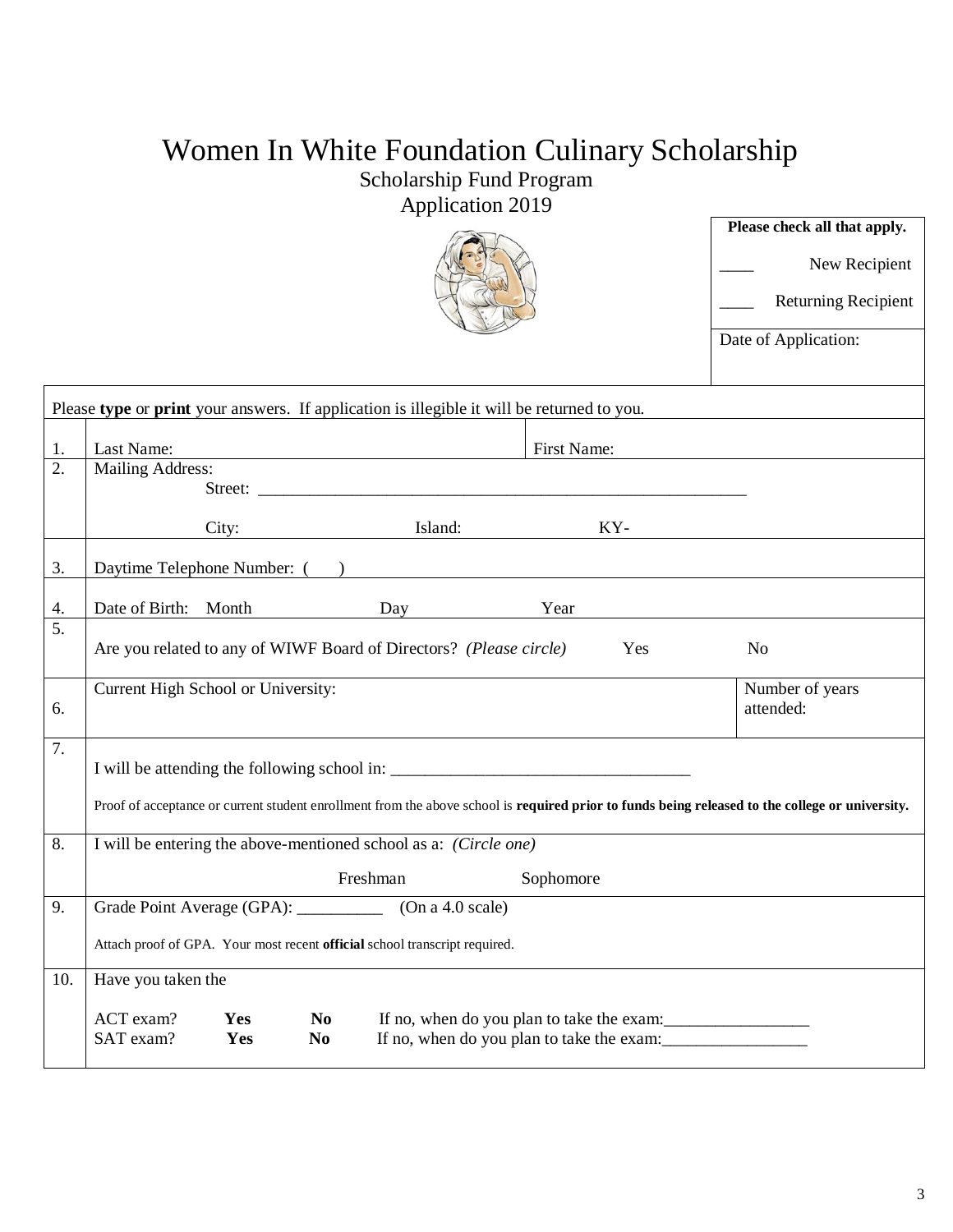| 11. | Name & address of parent(s) or legal guardian(s): Use reverse side of application if you need more space.                                                      |                                                                                             |            |  |  |                           |                           |
|-----|----------------------------------------------------------------------------------------------------------------------------------------------------------------|---------------------------------------------------------------------------------------------|------------|--|--|---------------------------|---------------------------|
|     |                                                                                                                                                                |                                                                                             |            |  |  |                           |                           |
|     |                                                                                                                                                                |                                                                                             |            |  |  |                           |                           |
|     |                                                                                                                                                                |                                                                                             |            |  |  |                           |                           |
| 12. |                                                                                                                                                                | Name of other high schools attended:                                                        |            |  |  |                           | Number of years attended: |
|     |                                                                                                                                                                |                                                                                             |            |  |  |                           |                           |
| 13. | List the name of any college you have attended.<br>Year<br>Year<br>Year<br>Received<br>Graduated<br>Ended<br>Began<br>(If applicable)<br>$($ If<br>applicable) |                                                                                             |            |  |  |                           | Type of Degree            |
|     | A.                                                                                                                                                             |                                                                                             |            |  |  |                           |                           |
|     | <b>B.</b>                                                                                                                                                      |                                                                                             |            |  |  |                           |                           |
|     | C.                                                                                                                                                             |                                                                                             |            |  |  |                           |                           |
| 14. |                                                                                                                                                                | What specialty/major do you plan to major in as you continue your education?                |            |  |  |                           |                           |
|     |                                                                                                                                                                |                                                                                             |            |  |  |                           |                           |
| 15. |                                                                                                                                                                | List expenses you expect to incur per semester or quarter: (Approximate figures acceptable) |            |  |  |                           |                           |
|     | A.                                                                                                                                                             | Tuition:<br>Amount: \$                                                                      |            |  |  |                           |                           |
|     | <b>B.</b>                                                                                                                                                      | Amount: \$<br>Books:                                                                        |            |  |  |                           |                           |
|     | $C_{\cdot}$<br>Room & Board:<br>Amount: \$                                                                                                                     |                                                                                             |            |  |  |                           |                           |
|     | Other expenses:<br>Amount: \$<br>Describe below under comments<br>D.                                                                                           |                                                                                             |            |  |  |                           |                           |
|     | Comments:                                                                                                                                                      |                                                                                             |            |  |  |                           |                           |
|     |                                                                                                                                                                |                                                                                             |            |  |  |                           |                           |
|     |                                                                                                                                                                |                                                                                             |            |  |  |                           |                           |
|     |                                                                                                                                                                |                                                                                             |            |  |  |                           |                           |
| 16. | List other financial assistance you will receive per semester or quarter: (Other financial assistance will not affect your<br>scholarship eligibility.)        |                                                                                             |            |  |  |                           |                           |
|     | A.                                                                                                                                                             | Personal:                                                                                   | Amount: \$ |  |  |                           |                           |
|     | <b>B.</b>                                                                                                                                                      | Other Scholarship(s):                                                                       | Amount: \$ |  |  | List below under comments |                           |
|     | C.                                                                                                                                                             | Grants:                                                                                     | Amount: \$ |  |  | List below under comments |                           |
|     | C.                                                                                                                                                             | Student Loan(s):                                                                            | Amount: \$ |  |  | List below under comments |                           |
|     | D.                                                                                                                                                             | <b>Other Financial Resources:</b>                                                           | Amount: \$ |  |  | List below under comments |                           |
|     | Comments:                                                                                                                                                      |                                                                                             |            |  |  |                           |                           |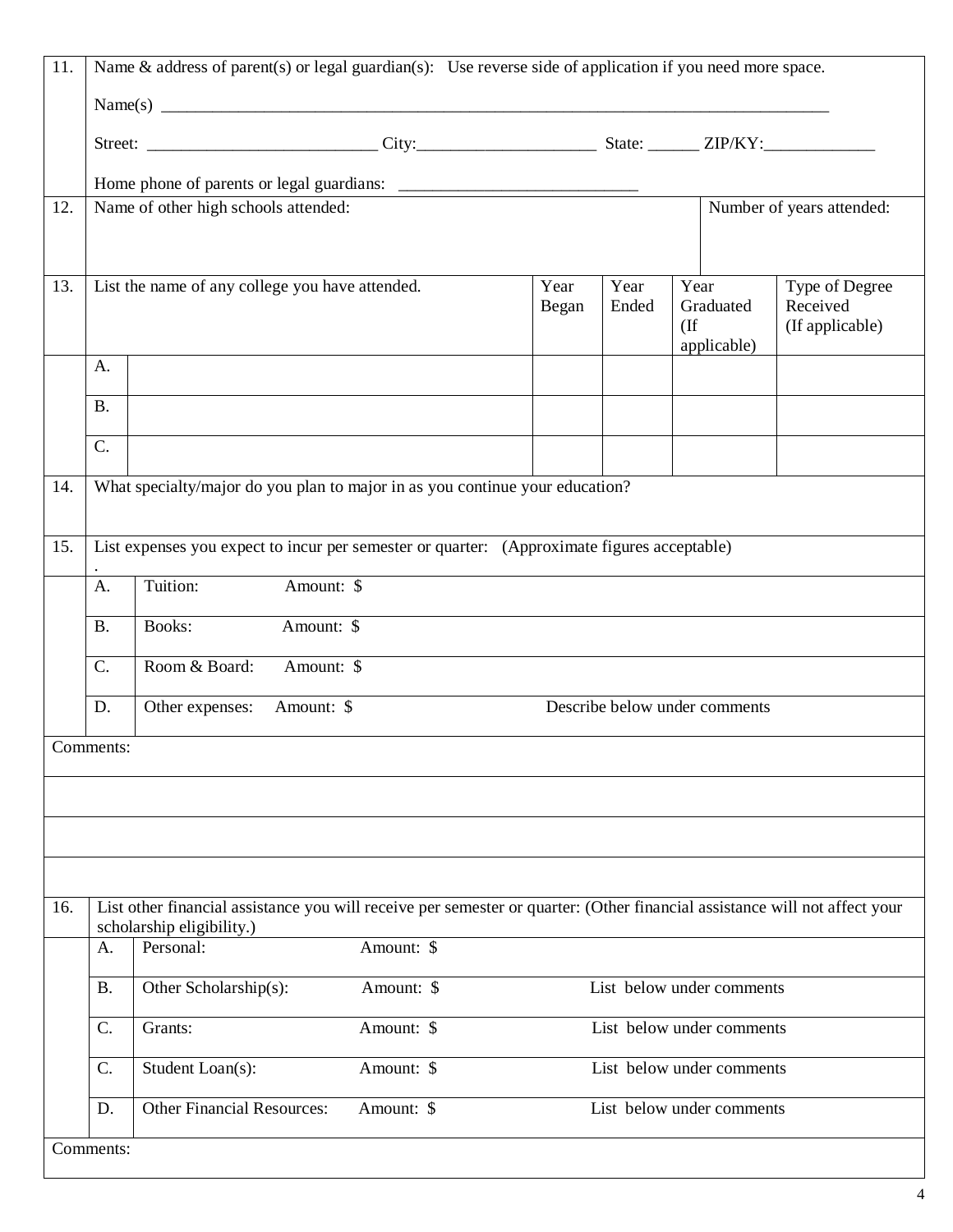#### **Use an additional sheet if you need more room to list financial information requested in items 15 & 16.**

| 17. | List your academic honors, awards and membership activities while in high school: |
|-----|-----------------------------------------------------------------------------------|
|     |                                                                                   |
|     |                                                                                   |
|     |                                                                                   |
|     |                                                                                   |
|     |                                                                                   |

| 18. | List your community service activities, hobbies, outside interests, and extracurricular activities: |  |  |  |  |
|-----|-----------------------------------------------------------------------------------------------------|--|--|--|--|
|     |                                                                                                     |  |  |  |  |
|     |                                                                                                     |  |  |  |  |
|     |                                                                                                     |  |  |  |  |
|     |                                                                                                     |  |  |  |  |
|     |                                                                                                     |  |  |  |  |
|     |                                                                                                     |  |  |  |  |

| 19. | <b>Personal Essay</b><br>Please answer the following question:                                                                                               |                                                                  |  |  |  |
|-----|--------------------------------------------------------------------------------------------------------------------------------------------------------------|------------------------------------------------------------------|--|--|--|
|     | (New Applicant)                                                                                                                                              | What are your educational and professional goals and objectives? |  |  |  |
|     | (Returning Applicant)                                                                                                                                        | How has attending college impacted your life?                    |  |  |  |
|     | This question must be at least 1-2 pages, typed, double-spaced, and 12 pt / Time New Roman font. Please ensure your<br>essay contains no grammatical errors. |                                                                  |  |  |  |

| 20. | A. The following items must be attached to this application in order for the application to qualify to be reviewed by the |    |                                                                      |  |  |
|-----|---------------------------------------------------------------------------------------------------------------------------|----|----------------------------------------------------------------------|--|--|
|     | scholarship committee.                                                                                                    |    |                                                                      |  |  |
|     | B. Your application will not be considered if these items are not attached to this application. (No exceptions.)          |    |                                                                      |  |  |
|     | C. Circle "YES" or "NO" to be sure you have attached each item as required.                                               |    |                                                                      |  |  |
|     | <b>YES</b>                                                                                                                | NO | <b>Completed application.</b> All questions are answered completely. |  |  |
|     | Letter to Scholarship Committee. Not exceeding one (1) page. Must be typed.<br>NO<br><b>YES</b>                           |    |                                                                      |  |  |
|     | <b>YES</b>                                                                                                                | NO | Two (2) Letters of Recommendation.                                   |  |  |